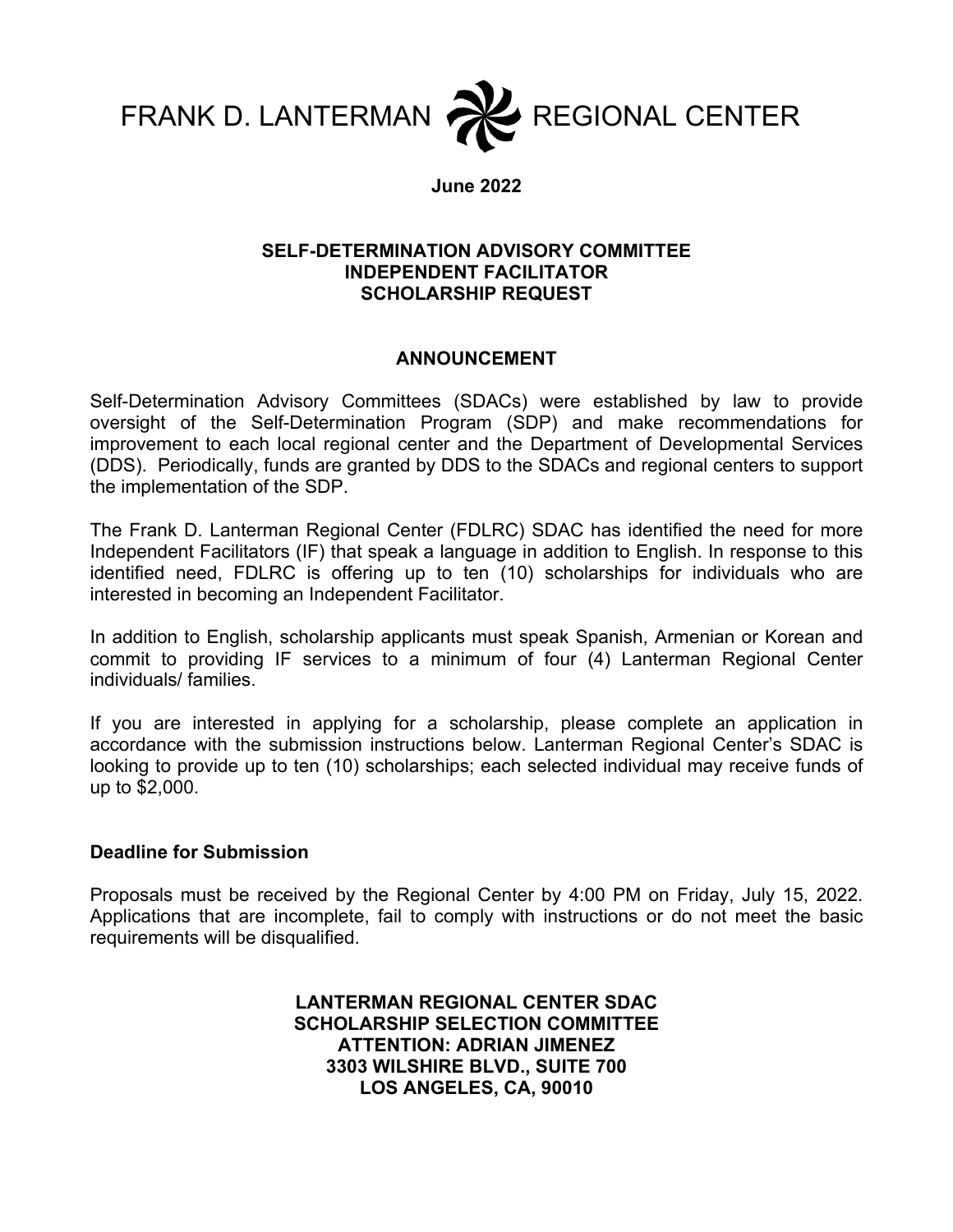## PROJECT SUMMARY

## **Service Description**

The scholarship applicant will locate, pay for registration and successfully complete a training course on how to be an Independent Facilitator. Upon successful completion, the scholarship recipient will submit a copy of the certificate of completion to the SDP Coordinator, Adrian Jimenez at AJimenez@lanterman.org.

#### **Geographic Location**

The Frank D. Lanterman Regional Center provides services to individuals in the cities of Burbank, Glendale, La Cañada and Pasadena, as well as the Hollywood, mid-Wilshire and Downtown areas of Los Angeles.

#### **PROJECT REQUIREMENTS**

#### **AVAILABILITY OF SCHOLARSHIP FUNDS**

Scholarship funds of up to \$2,000 per applicant; the Regional Center has dedicated a maximum amount of \$20,000 to the scholarship project. This Scholarship process does not commit Lanterman Regional Center to utilize all funds.

The regional center SDAC reserves the right of final decision regarding application eligibility and selection. Funds for this project will be dispersed incrementally, according to the completion of milestones set forth in the contract agreement.

## **APPLICANT ELIGIBILITY AND RESTRICTIONS**

#### **Eligibility**

All scholarship applicants must be bilingual English/Spanish, English/Armenian or English/Korean and serve a minimum of 4 Lanterman individuals/families.

#### **Ineligibility**

FDLRC employees are not eligible for this scholarship.

#### **APPLICANT QUALIFICATIONS**

Must demonstrate an interest in the Self Determination Program. In addition to English, must speak one of the preferred languages fluently.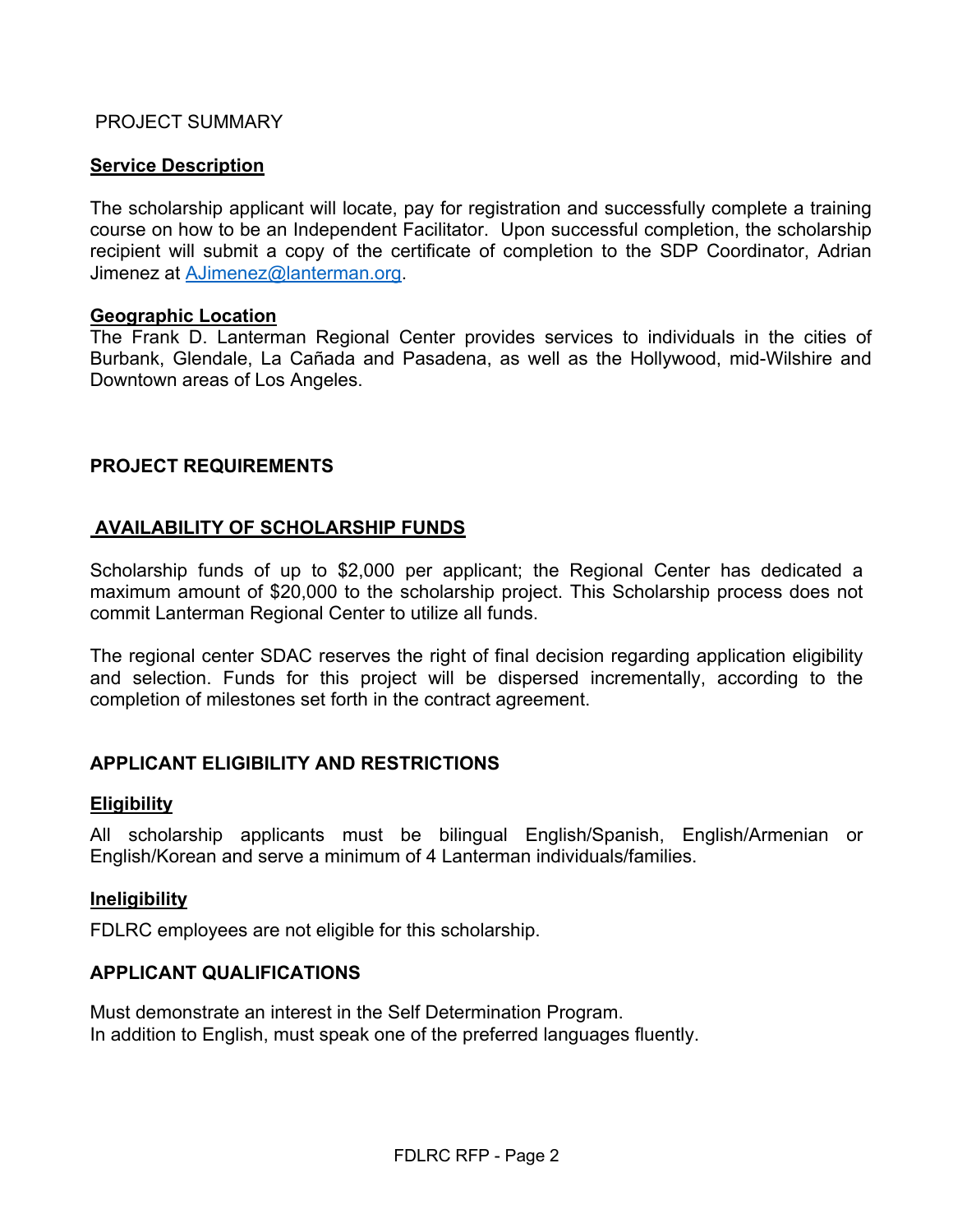## **SELECTION PROCESS**

All applications received by the deadline will be reviewed by the SDAC. Late or incomplete applications may be reviewed at a later date if scholarship funds have not been exhausted.

All applicants will receive written notification of SDAC's decision within 45 business days from closure of application deadline, no later than September 16, 2022.

Lanterman Regional Center reserves the right not to select an applicant for the scholarship if, in its determination, the applicant is not qualified for or sufficiently responsive to the scholarship intent.

## **Additional Requirements**

## **RESERVATION OF RIGHTS**

Lanterman Regional Center reserves the right to withdraw, suspend or defer development of the Scholarship project at any time without notice. This notice is offered at the discretion of FDLRC, and does not commit FDLRC to award the scholarships.

## **SUBMISSION INSTRUCTIONS**

Submit a completed application, with a cover letter detailing interest in Self-Determination to Adrian Jimenez at AJimenez@lanterman.org.

## **Contact Person**

Questions pertaining to submission instructions may be directed to Adrian Jimenez, SDP Coordinator at (213) 252-8642.

## **Independent Facilitation Training Resources**:

These resources are offered as informational only. The scholarship applicant is not limited to these resources.

Guidelight Group: www.Guidelight.org Autism Society: www.autismla.org

## **Disbursement of Scholarship**

- $\triangleright$  Up to \$400.00 will be reimbursed towards cost of IF training upon successful completion of the IF training
- $\triangleright$  Reimburse \$400 for each successful transition of a Lanterman client into SDP, up to a maximum of \$1600.00